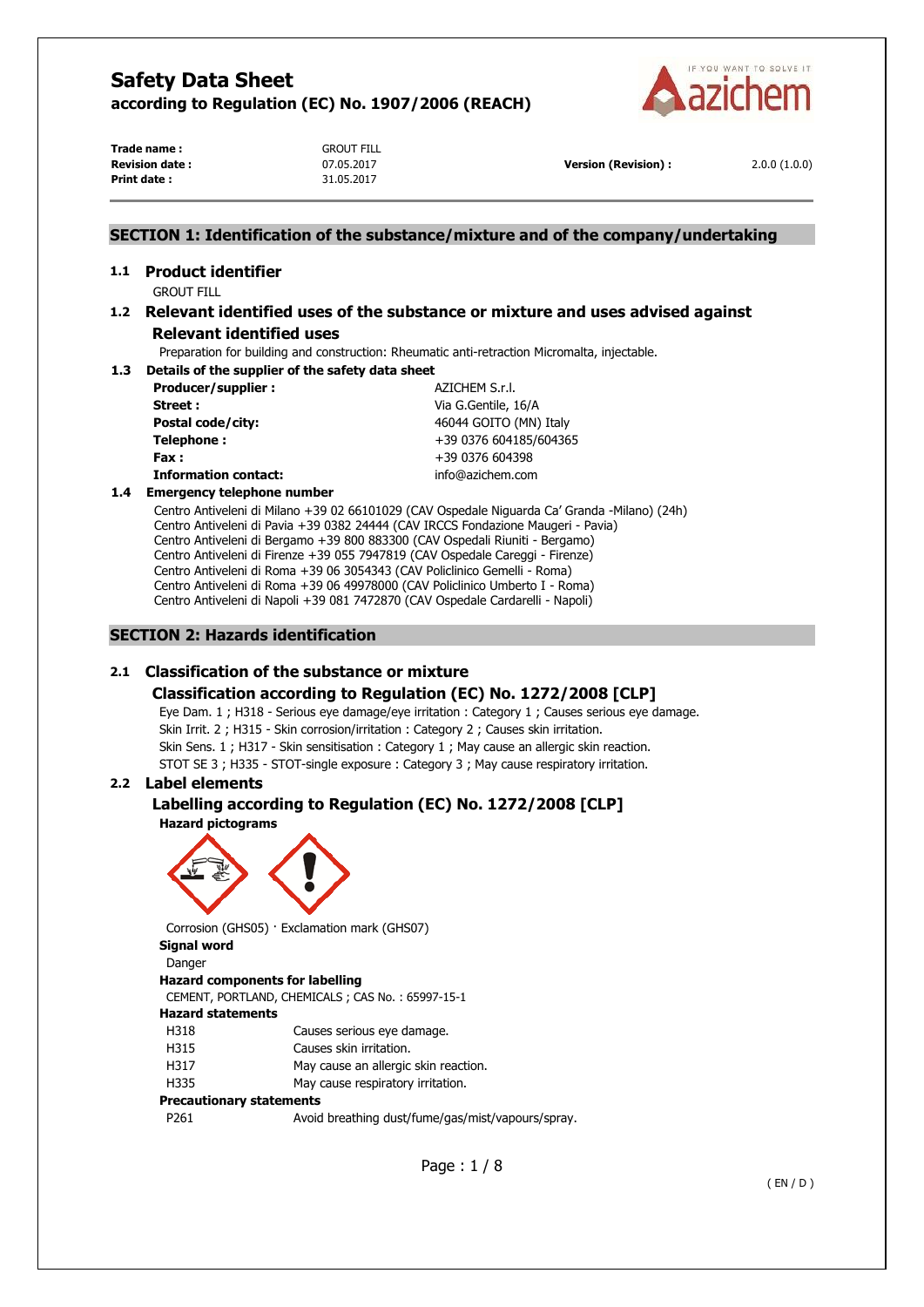

| Trade name:           | <b>GROUT FILL</b> |                            |              |
|-----------------------|-------------------|----------------------------|--------------|
| <b>Revision date:</b> | 07.05.2017        | <b>Version (Revision):</b> | 2.0.0(1.0.0) |
| Print date:           | 31.05.2017        |                            |              |

| P <sub>264</sub> | Wash hands thoroughly after handling.                            |
|------------------|------------------------------------------------------------------|
| P310             | Immediately call a POISON CENTER/doctor                          |
| P403+P233        | Store in a well-ventilated place. Keep container tightly closed. |
|                  |                                                                  |

#### **2.3 Other hazards**

None

## **SECTION 3: Composition / information on ingredients**

#### **3.2 Mixtures**

#### **Hazardous ingredients**

CEMENT, PORTLAND, CHEMICALS ; EC No. : 266-043-4; CAS No. : 65997-15-1 Weight fraction :  $\geq 45 - < 55 \%$ 

Classification 1272/2008 [CLP] : Eye Dam. 1 ; H318 Skin Irrit. 2 ; H315 Skin Sens. 1 ; H317 STOT SE 3 ; H335

#### **Additional information**

Full text of H- and EUH-statements: see section 16.

## **SECTION 4: First aid measures**

#### **4.1 Description of first aid measures**

When in doubt or if symptoms are observed, get medical advice.

#### **Following inhalation**

Remove victim out of the danger area. Symptoms may develop several hours following exposure; medical observation therefore necessary for at least 48 hours.

# **In case of skin contact**

Wash immediately with: Water Remove contaminated, saturated clothing immediately. In case of skin irritation, consult a physician. In case of skin reactions, consult a physician.

#### **After eye contact**

After contact with the eyes, rinse with water with the eyelids open for a sufficient length of time, then consult an ophthalmologist immediately.

#### **After ingestion**

Never give anything by mouth to an unconscious person or a person with cramps.

#### **4.2 Most important symptoms and effects, both acute and delayed**

On contact with moist skin may cause thickening, cracking and cracking of the skin. Prolonged contact in combination with existing abrasions can cause burns. Direct contact with the product may cause corneal injury due to mechanical stress, immediate or delayed irritation or inflammation. The direct contact with large quantities of product dry or with projections of wet product can cause effects ranging from irritation ocular moderate (eg. Conjunctivitis or blepharitis) to chemical burns and blindness. Dust may irritate throat and respiratory system. Coughing, sneezing and panting may occur as a result of exposure above the occupational exposure limits. May cause an allergic skin reaction.

#### **4.3 Indication of any immediate medical attention and special treatment needed**  None

#### **SECTION 5: Firefighting measures**

#### **5.1 Extinguishing media**

## **Suitable extinguishing media**

Extinguishing powder alcohol resistant foam Carbon dioxide (CO2) Water mist

**5.2 Special hazards arising from the substance or mixture**  None

#### **5.3 Advice for firefighters**  Remove persons to safety.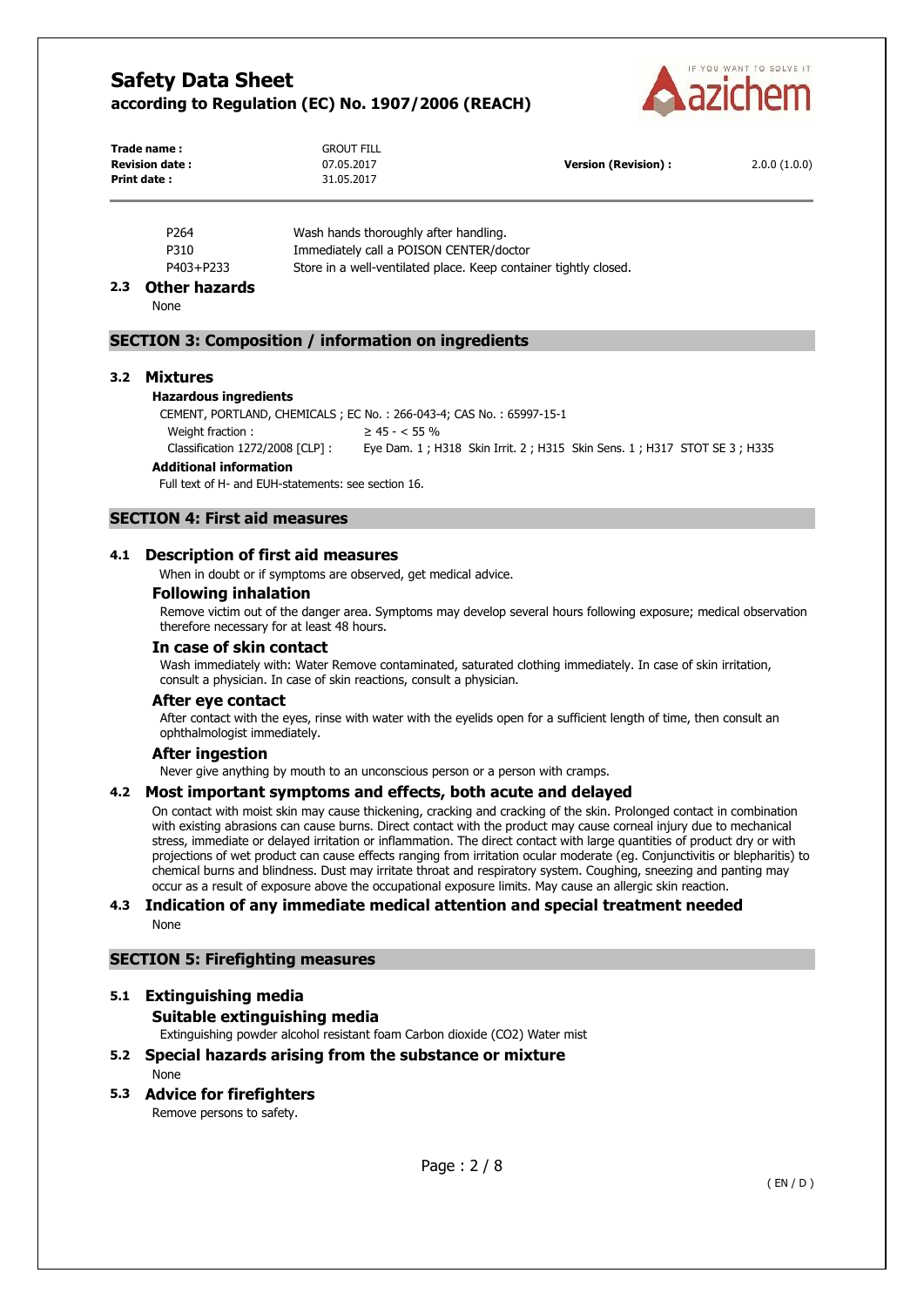

**Trade name :** GROUT FILL **Print date :** 31.05.2017

**Revision date :** 07.05.2017 **Version (Revision) :** 2.0.0 (1.0.0)

## **Special protective equipment for firefighters**

Do not inhale explosion and combustion gases. Use appropriate respiratory protection.

## **SECTION 6: Accidental release measures**

#### **6.1 Personal precautions, protective equipment and emergency procedures**

Clear spills immediately. Wear a self-contained breathing apparatus and chemical protective clothing.

#### **For non-emergency personnel**

Remove persons to safety.

## **6.2 Environmental precautions**

Do not allow to enter into surface water or drains. In case of gas escape or of entry into waterways, soil or drains, inform the responsible authorities.

## **6.3 Methods and material for containment and cleaning up**

#### **For containment**

Absorb with liquid-binding material (e.g. sand, diatomaceous earth, acid- or universal binding agents). Collect in closed and suitable containers for disposal.

#### **For cleaning up**

The contaminated area should be cleaned up immediately with: Water Retain contaminated washing water and dispose it.

#### **6.4 Reference to other sections**

Reference to other sections Safe handling: see section 7 Personal protection equipment: see section 8

#### **SECTION 7: Handling and storage**



#### **7.1 Precautions for safe handling**

#### **Protective measures**

**Specific requirements or handling rules**  Do not breathe dust. Do not breathe gas/fumes/vapour/spray. See section 8.

#### **Advices on general occupational hygiene**

Normal precautions taken when handling chemicals should be observed.

#### **7.2 Conditions for safe storage, including any incompatibilities**

Only use containers specifically approved for the substance/product.

#### **Requirements for storage rooms and vessels**

Keep in a cool, well-ventilated place. Protect against UV-radiation/sunlight Humidity.

#### **Hints on joint storage**

**Storage class :** 12 **Storage class (TRGS 510) :** 12 **Keep away from**  Store at least 3 metres apart from: Chemicals/products that react together readily

## **Further information on storage conditions**

Keep container tightly closed and in a well-ventilated place.

- **7.3 Specific end use(s)** 
	- None

#### **SECTION 8: Exposure controls/personal protection**

Page : 3 / 8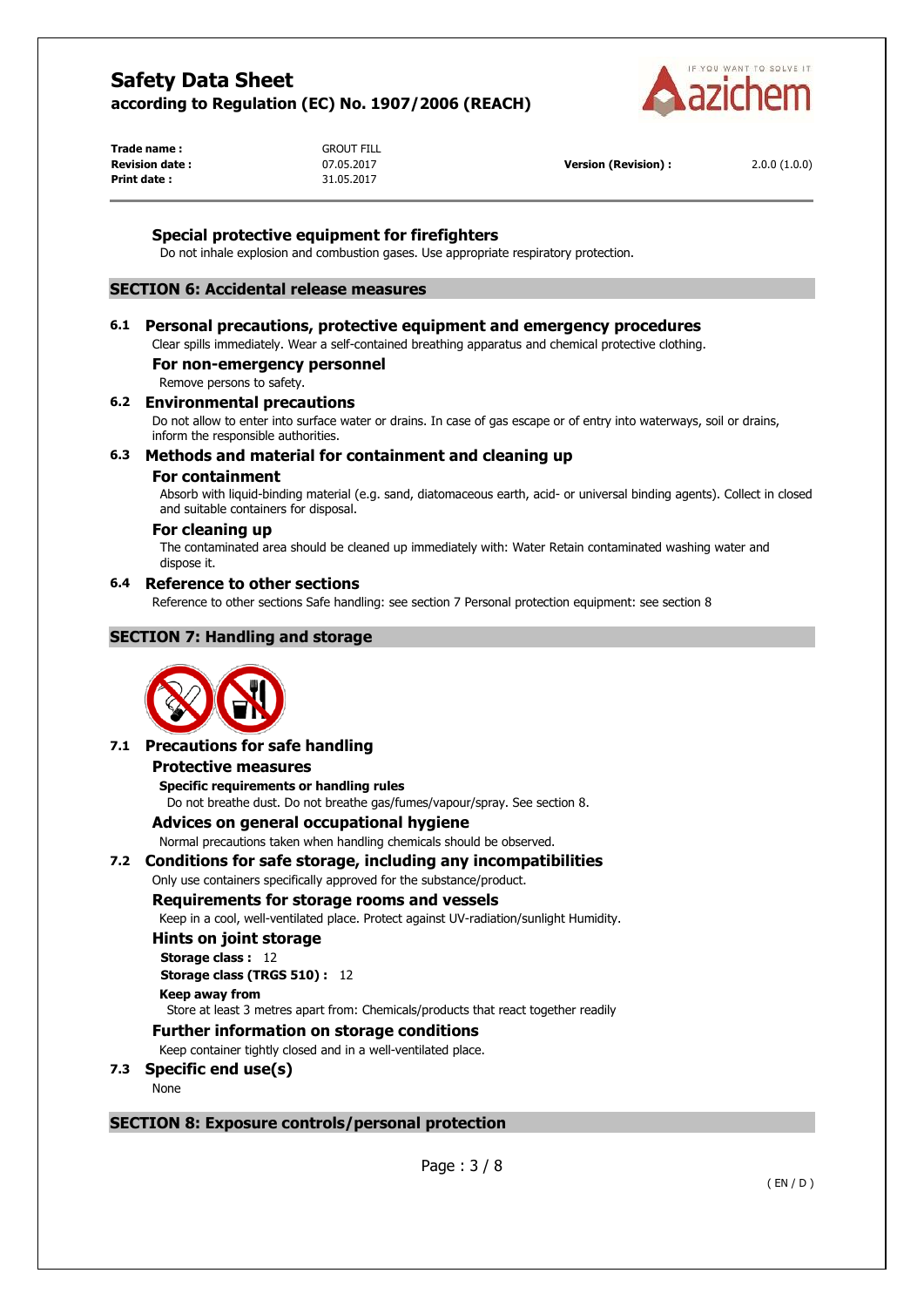

**Trade name :** GROUT FILL **Revision date :** 07.05.2017 **Version (Revision) :** 2.0.0 (1.0.0) **Print date :** 31.05.2017

## **8.1 Control parameters DNEL/DMEL and PNEC values**

#### **DNEL/DMEL**

Exposure route : Inhalation Exposure frequency : Short-term (acute) Limit value :  $1 \text{ mg/m}^3$ 

Limit value type : DNEL worker (local) ( CEMENT, PORTLAND, CHEMICALS ; CAS No. : 65997-15-1 )

#### **8.2 Exposure controls**

## **Appropriate engineering controls**

If local exhaust ventilation is not possible or not sufficient, the entire working area must be ventilated by technical means. If technical exhaust or ventilation measures are not possible or insufficient, respiratory protection must be worn.

## **Personal protection equipment**



When using do not eat, drink, smoke, sniff.

## **Eye/face protection**

**Suitable eye protection**  Eye glasses with side protection DIN EN 166

# **Skin protection**

## **Hand protection**

Tested protective gloves must be worn DIN EN 374

#### **Respiratory protection**

Quarter-face mask (DIN EN 140) Half-face mask (DIN EN 140) Filtering Half-face mask (DIN EN 149)

## **SECTION 9: Physical and chemical properties**

## **9.1 Information on basic physical and chemical properties**

## **Safety relevant basis data**

| <b>Aspect</b>                            |                 |   | powder             |
|------------------------------------------|-----------------|---|--------------------|
| Colour                                   |                 |   | grey               |
| <b>Odour</b>                             |                 |   | none               |
| Melting point/melting range:             |                 |   | No data available  |
| <b>Freezing point:</b>                   |                 |   | No data available  |
| <b>Vapour density</b>                    | $($ (air = 1) ) |   | Data not available |
| Initial boiling point and boiling range: | (1013 hPa)      |   | No data available  |
| Decomposition temperature:               |                 |   | No data available  |
| <b>Self flammability</b>                 |                 |   | not applicable     |
| Flash point :                            |                 |   | Not flammable      |
| <b>Ignition temperature:</b>             |                 |   | No data available  |
| Lower explosion limit :                  |                 |   | No data available  |
| <b>Upper explosion limit:</b>            |                 |   | No data available  |
| <b>Explosive properties:</b>             |                 |   | No data available. |
| Vapour pressure                          | (20 °C)         |   | negligible         |
| Density:                                 | (20 °C)         |   | No data available  |
| <b>Relative density:</b>                 | (20 °C)         |   | No data available  |
| Water solubility:                        | (20 °C)         |   | almost insoluble   |
| pH:                                      |                 | > | 11                 |
| <b>Log Pow</b>                           | (20 °C)         |   | not applicable     |
| <b>Viscosity:</b>                        | (20 °C )        |   | No data available  |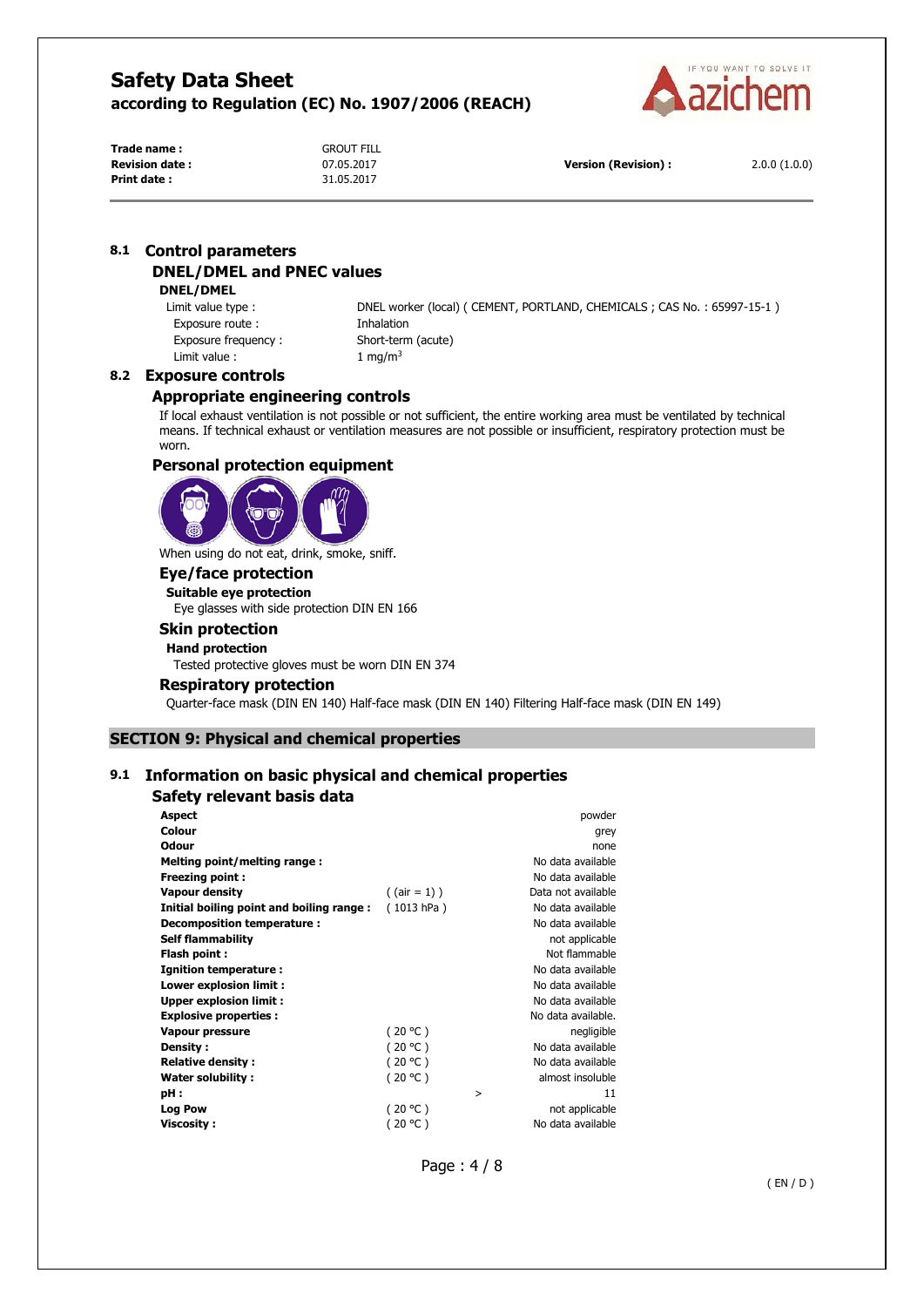

|     | Trade name:<br><b>Revision date:</b><br>Print date:                                                                                                                                                                                                                                                                                                                 | <b>GROUT FILL</b><br>07.05.2017<br>31.05.2017 | <b>Version (Revision):</b>                                                                                                                                                                                                         | 2.0.0(1.0.0) |
|-----|---------------------------------------------------------------------------------------------------------------------------------------------------------------------------------------------------------------------------------------------------------------------------------------------------------------------------------------------------------------------|-----------------------------------------------|------------------------------------------------------------------------------------------------------------------------------------------------------------------------------------------------------------------------------------|--------------|
|     | <b>Odour threshold:</b><br><b>Relative vapour density:</b><br><b>Evaporation rate:</b><br><b>Maximum VOC content (EC):</b><br><b>Oxidizing properties</b>                                                                                                                                                                                                           | (20 °C)                                       | No data available<br>No data available<br>No data available<br>$\mathbf{0}$<br>Wt %<br>Not oxidising                                                                                                                               |              |
| 9.2 | <b>Other information</b><br>None                                                                                                                                                                                                                                                                                                                                    |                                               |                                                                                                                                                                                                                                    |              |
|     | <b>SECTION 10: Stability and reactivity</b>                                                                                                                                                                                                                                                                                                                         |                                               |                                                                                                                                                                                                                                    |              |
|     | 10.1 Reactivity                                                                                                                                                                                                                                                                                                                                                     |                                               |                                                                                                                                                                                                                                    |              |
|     | Basic reaction when in mixed with water before to became a solid inert compound.<br>10.2 Chemical stability                                                                                                                                                                                                                                                         |                                               |                                                                                                                                                                                                                                    |              |
|     |                                                                                                                                                                                                                                                                                                                                                                     |                                               | Stable under recommended storage and handling conditions. See section 7. No additional measures necessary.                                                                                                                         |              |
|     | 10.3 Possibility of hazardous reactions                                                                                                                                                                                                                                                                                                                             |                                               |                                                                                                                                                                                                                                    |              |
|     | No hazardous reactions when stored and handled properly.                                                                                                                                                                                                                                                                                                            |                                               |                                                                                                                                                                                                                                    |              |
|     | 10.4 Conditions to avoid<br>Protect from contact with water to avoid solidification of the product.                                                                                                                                                                                                                                                                 |                                               |                                                                                                                                                                                                                                    |              |
|     | 10.5 Incompatible materials                                                                                                                                                                                                                                                                                                                                         |                                               |                                                                                                                                                                                                                                    |              |
|     | Acid                                                                                                                                                                                                                                                                                                                                                                |                                               |                                                                                                                                                                                                                                    |              |
|     | 10.6 Hazardous decomposition products<br>None                                                                                                                                                                                                                                                                                                                       |                                               |                                                                                                                                                                                                                                    |              |
|     | <b>SECTION 11: Toxicological information</b>                                                                                                                                                                                                                                                                                                                        |                                               |                                                                                                                                                                                                                                    |              |
|     |                                                                                                                                                                                                                                                                                                                                                                     |                                               |                                                                                                                                                                                                                                    |              |
|     | 11.1 Information on toxicological effects                                                                                                                                                                                                                                                                                                                           |                                               |                                                                                                                                                                                                                                    |              |
|     | <b>Acute effects</b>                                                                                                                                                                                                                                                                                                                                                |                                               |                                                                                                                                                                                                                                    |              |
|     | <b>Acute oral toxicity</b><br>It has no significant toxicity properties.                                                                                                                                                                                                                                                                                            |                                               |                                                                                                                                                                                                                                    |              |
|     | <b>Acute dermal toxicity</b>                                                                                                                                                                                                                                                                                                                                        |                                               |                                                                                                                                                                                                                                    |              |
|     | Parameter:                                                                                                                                                                                                                                                                                                                                                          |                                               | LD50 (CEMENT, PORTLAND, CHEMICALS; CAS No.: 65997-15-1)                                                                                                                                                                            |              |
|     | Exposure route:                                                                                                                                                                                                                                                                                                                                                     | Dermal                                        |                                                                                                                                                                                                                                    |              |
|     | Species:                                                                                                                                                                                                                                                                                                                                                            | Rabbit                                        |                                                                                                                                                                                                                                    |              |
|     | Effective dose:<br>Exposure time :                                                                                                                                                                                                                                                                                                                                  | > 2000 mg/kg bw/day<br>24 days                |                                                                                                                                                                                                                                    |              |
|     | It has no significant toxicity properties.                                                                                                                                                                                                                                                                                                                          |                                               |                                                                                                                                                                                                                                    |              |
|     | <b>Irritant and corrosive effects</b>                                                                                                                                                                                                                                                                                                                               |                                               |                                                                                                                                                                                                                                    |              |
|     | Primary irritation to the skin                                                                                                                                                                                                                                                                                                                                      |                                               |                                                                                                                                                                                                                                    |              |
|     | with existing abrasions can cause burns.                                                                                                                                                                                                                                                                                                                            |                                               | On contact with moist skin may cause thickening, cracking and cracking of the skin. Prolonged contact in combination                                                                                                               |              |
|     | <b>Irritation to eyes</b>                                                                                                                                                                                                                                                                                                                                           |                                               |                                                                                                                                                                                                                                    |              |
|     | Direct contact with the product may cause corneal injury due to mechanical stress, immediate or delayed irritation or<br>inflammation. The direct contact with large quantities of product dry or with projections of wet product can cause<br>effects ranging from irritation ocular moderate (eg. Conjunctivitis or blepharitis) to chemical burns and blindness. |                                               |                                                                                                                                                                                                                                    |              |
|     | Irritation to respiratory tract<br>Dust may irritate throat and respiratory system. Coughing, sneezing and panting may occur as a result of exposure<br>above the occupational exposure limits.                                                                                                                                                                     |                                               |                                                                                                                                                                                                                                    |              |
|     | <b>Sensitisation</b>                                                                                                                                                                                                                                                                                                                                                |                                               |                                                                                                                                                                                                                                    |              |
|     | In case of skin contact                                                                                                                                                                                                                                                                                                                                             |                                               | Eczema can be developed as a result of exposure to dust damp, caused both by the high pH which induces irritant<br>contact dermatitis after prolonged contact, either by an immunological reaction to Cr (VI) soluble which causes |              |
|     |                                                                                                                                                                                                                                                                                                                                                                     |                                               |                                                                                                                                                                                                                                    |              |
|     |                                                                                                                                                                                                                                                                                                                                                                     |                                               | Page: 5/8                                                                                                                                                                                                                          |              |
|     |                                                                                                                                                                                                                                                                                                                                                                     |                                               |                                                                                                                                                                                                                                    | (EN/D)       |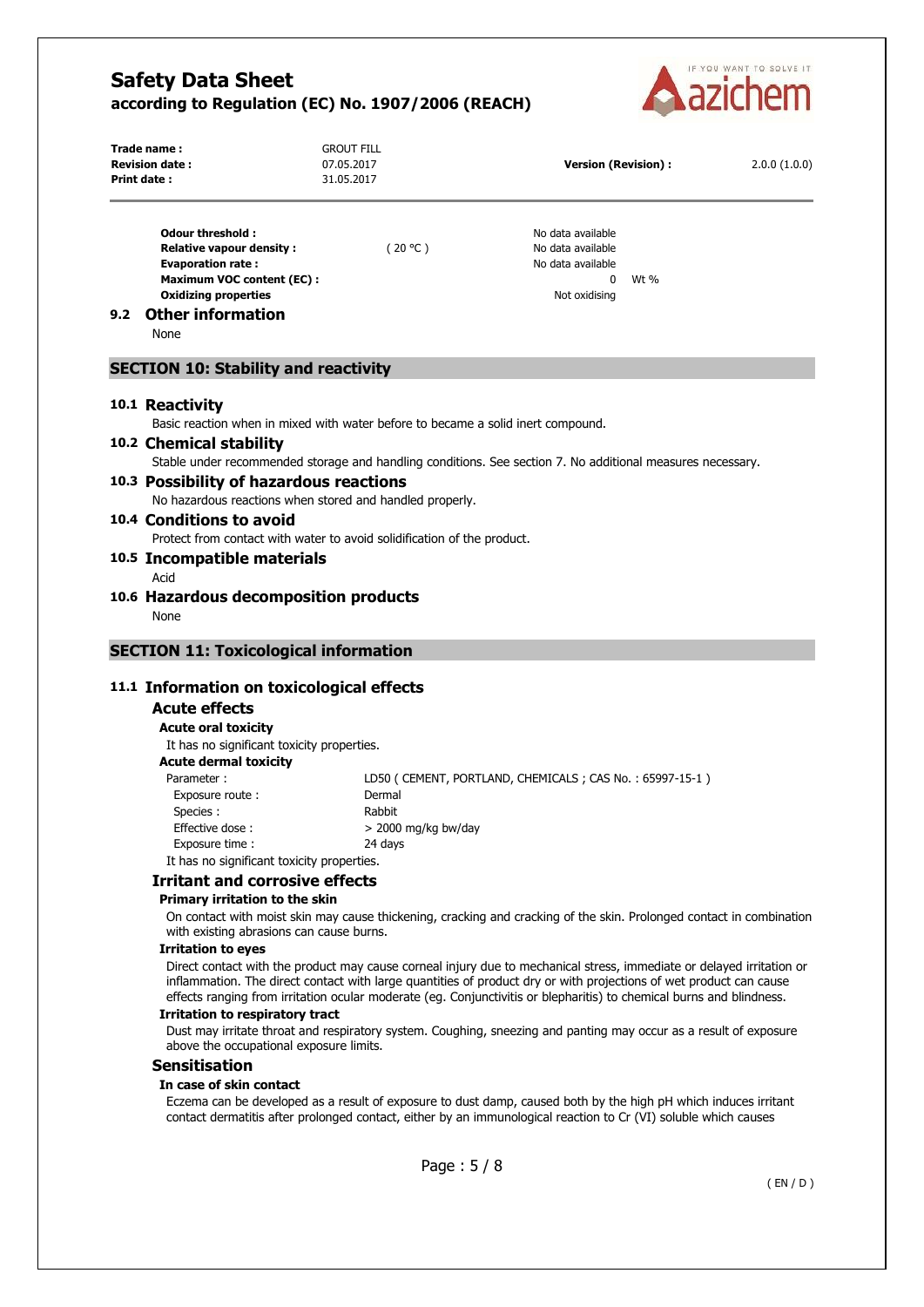

**Trade name :** GROUT FILL **Revision date :** 07.05.2017 **Version (Revision) :** 2.0.0 (1.0.0) **Print date :** 31.05.2017

allergic contact dermatitis. **In case of inhalation** 

not sensitising.

## **Repeated dose toxicity (subacute, subchronic, chronic)**

#### **Subacute inhalation toxicity**

The available evidence indicates clearly that occupational exposure to cement dust content in the product causes deficits in lung function. However, the evidence available at present are insufficient to establish with certainty the dose-response relationship for these effects.

#### **Chronic inhalation toxicity**

There were no chronic effects or effects at low concentrations.

## **CMR effects (carcinogenicity, mutagenicity and toxicity for reproduction)**

The ingredients in this mixture do not meet the criteria for classification as CMR according to CLP.

## **SECTION 12: Ecological information**

Do not allow uncontrolled discharge of product into the environment.

#### **12.1 Toxicity**

No information available.

**12.2 Persistence and degradability**  Poorly watersoluble, inorganic product. Can be mechanically precipitated to a large extent in biological sewage plants.

## **12.3 Bioaccumulative potential**

## not applicable

## **12.4 Mobility in soil**

Low solubility in soil.

# **12.5 Results of PBT and vPvB assessment**

This product is none, or does not contain a substance called a PBT or vPvB

**12.6 Other adverse effects**  No information available.

**12.7 Additional ecotoxicological information**  None

## **SECTION 13: Disposal considerations**

## **13.1 Waste treatment methods**

## **Product/Packaging disposal**

Dispose according to legislation.

## **SECTION 14: Transport information**

## **14.1 UN number**

No dangerous goods in sense of this transport regulation.

**14.2 UN proper shipping name**  No dangerous goods in sense of this transport regulation.

**14.3 Transport hazard class(es)**  No dangerous goods in sense of this transport regulation.

## **14.4 Packing group**

No dangerous goods in sense of this transport regulation.

## **14.5 Environmental hazards**

No dangerous goods in sense of this transport regulation.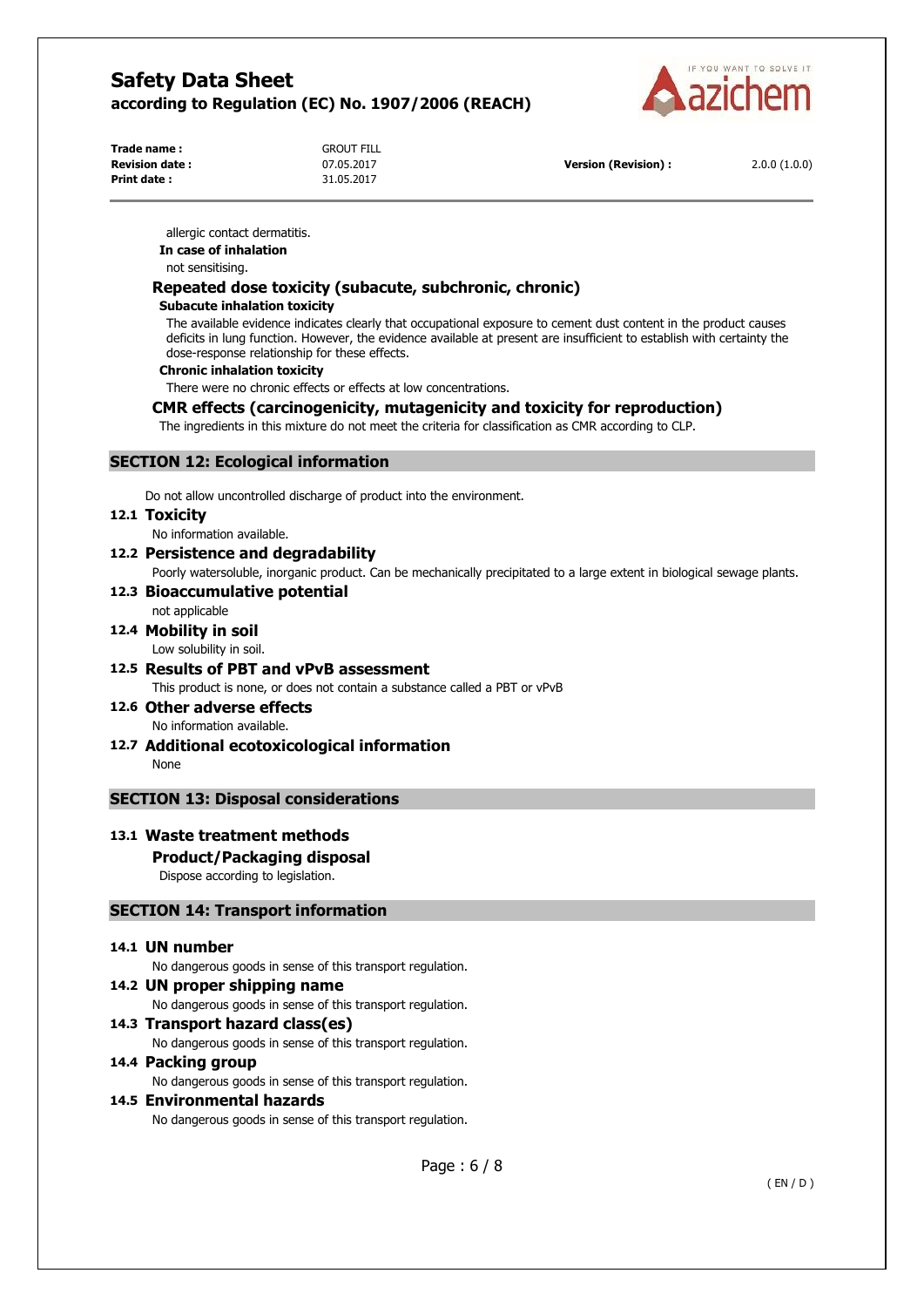

**Trade name :** GROUT FILL **Revision date :** 07.05.2017 **Version (Revision) :** 2.0.0 (1.0.0) **Print date :** 31.05.2017

#### **14.6 Special precautions for user**

None

**14.7 Transport in bulk according to Annex II of MARPOL 73/78 and the IBC Code**  not applicable

## **SECTION 15: Regulatory information**

## **15.1 Safety, health and environmental regulations/legislation specific for the substance or mixture**

#### **EU legislation**

Regulation (EC) 1907/2006/CE (REACh). Regulation (EC) No 1272/2008 (CLP). Regulation (EU) 2015/830 requirements for the compilation of safety data sheets. Commission Regulation (EC) No 790/2009/CE (amending, for the purposes of its adaptation to technical and scientific progress (ATP), Regulation (EC) No 1272/2008). Commission Regulation (EU) No 286/2011 (amending, for the purposes of its adaptation to technical and scientific progress (ATP), Regulation (EC) No 1272/2008). Commission Regulation (EU) No 618/2012 (amending, for the purposes of its adaptation to technical and scientific progress (ATP), Regulation (EC) No 1272/2008). Commission Regulation (EU) No 487/2013 (amending, for the purposes of its adaptation to technical and scientific progress (ATP), Regulation (EC) No 1272/2008). Commission Regulation (EU) No 758/2013 (amending, for the purposes of its adaptation to technical and scientific progress (ATP), Regulation (EC) No 1272/2008). Commission Regulation (EU) No 944/2013 (amending, for the purposes of its adaptation to technical and scientific progress (ATP), Regulation (EC) No 1272/2008). Commission Regulation (EU) No 605/2014 (amending, for the purposes of its adaptation to technical and scientific progress (ATP), Regulation (EC) No 1272/2008). Commission Regulation (EU) No 1297/2015 (amending, for the purposes of its adaptation to technical and scientific progress (ATP), Regulation (EC) No 1272/2008).

#### **Other regulations (EU)**

**Regulation (CE) 1907/2006: Substance of very high concern included in the SVHC Candidate List**  None

#### **National regulations**

Italy: Legislative Decree 81/2008 (Consolidated Law on protection of health and safety at work), as amended and Directive 2009/161/UE - chemical risk assessment in accordance with Title IX

**Water hazard class (WGK)** 

Class : nwg (Non-hazardous to water) Classification according to VwVwS

#### **15.2 Chemical Safety Assessment**

not applicable

## **SECTION 16: Other information**

#### **16.1 Indication of changes**

#### None

## **16.2 Abbreviations and acronyms**

**LEGENDA:**

| ADR:          | Accord européen relative au transport international des marchandises dangereuses par route (accordo<br>europeo relativo al trasporto internazionale delle merci pericolose su strada) |
|---------------|---------------------------------------------------------------------------------------------------------------------------------------------------------------------------------------|
| ASTM:         | ASTM International, originariamente nota come American Society for Testing and Materials (ASTM)                                                                                       |
| EINECS:       | European Inventory of Existing Commercial Chemical Substances (Registro Europeo delle Sostanze<br>chimiche in Commercio)                                                              |
| EC(0/50/100): | Effective Concentration 0/50/100 (Concentrazione Effettiva Massima per 0/50100% degli Individui)                                                                                      |
| LC(0/50/100): | Lethal Concentration 0/50/100 (Concentrazione Letale per 0/50100% degli Individui)                                                                                                    |
| IC50:         | Inhibitor Concentration 50 (Concentrazione Inibente per il 50% degli Individui)                                                                                                       |
| Noel:         | No Observed Effect Level (Dose massima senza effetti)                                                                                                                                 |
| NOEC:         | No Observed Effect Concentration (Concentrazione massima senza effetti)                                                                                                               |
| LOEC:         | Lowest Observed Effect Concentration (Concentrazione massima alla quale è possibile evidenziare un<br>effetto)                                                                        |
| DNEL:         | Derived No Effect Level (Dose derivata di non effetto)                                                                                                                                |
|               |                                                                                                                                                                                       |